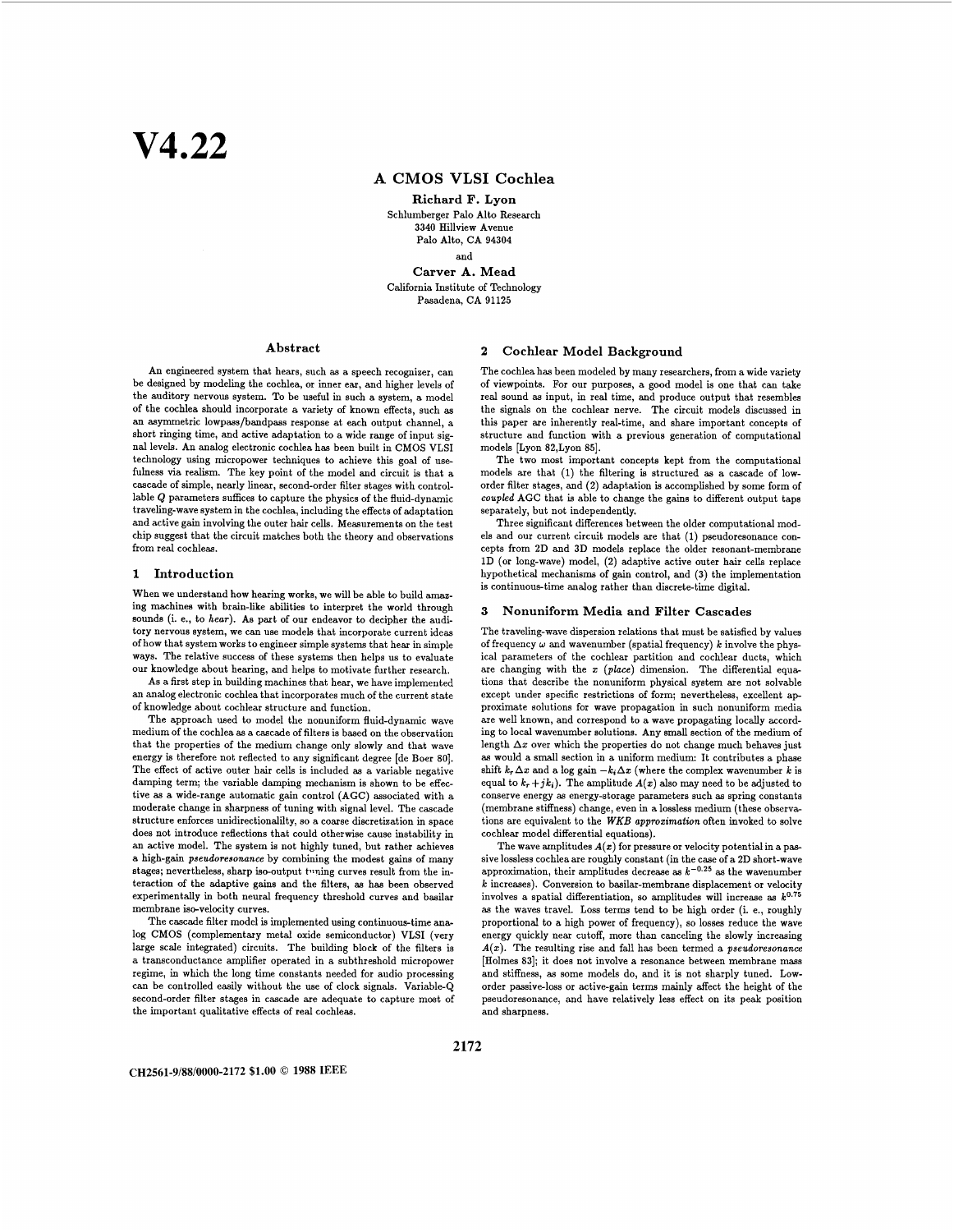A wave-propagation medium can be approximated (for waves traveling in one direction) by a cascade of linear filters. A filter is typically characterized by its transfer function  $H(\omega)$ . A nonuniform wave medium such **as** the cochlea can be spatially discretized by looking at the outputs of *N* short sections of length  $\Delta x$ ; the section outputs, or taps, can be indexed by *n,* an integer place designator that corresponds to the *x* location  $n\Delta x$ . A cascade of filters  $H_1, H_2, \ldots, H_n, \ldots, H_N$ can be designed to approximate the response of the wave medium at the output taps. In passing from tap  $n - 1$  to tap  $n$ , a propagating (complex) wave will be modified by a factor of  $H_n(\omega)$ , which should match the effect of the wave medium.

Therefore, if we want to model the action of the cochlea by a cascade of simple filters, each filter should be designed to have a phase shift or delay that matches *k,* and a gain or loss that matches *lei,* all **as** a function of frequency the wave medium.<br>
want to model the action of the c<br>
och filter should be designed to h<br>
s  $k_r$  and a gain or loss that m<br>
cy<br>
gain =  $e^{-k_1\Delta x}$ <br>
group delay =  $\frac{dphase}{d\omega} = \frac{dk_r}{d\omega} \Delta x$ <br>
sfer function of the cascade of

$$
gain = e^{-k_i \Delta x} \tag{1}
$$

$$
group delay = \frac{dphase}{d\omega} = \frac{dk_r}{d\omega} \Delta x \tag{2}
$$

The overall transfer function of the cascade of filters, from input to  $\tan m$ , which we call  $H^m$ , is

$$
H^{m}(\omega) = \prod_{n=0}^{m} H_{n}(\omega)
$$
  
=  $\exp \sum_{n=0}^{m} \log H_{n}(\omega)$   
=  $\exp j \sum_{n=0}^{m} k(\omega, n\Delta x) \Delta x$  (3)

(The integral form of the sum in the last line in Equation 3 is the form usually used **as** the WKB approximation: *k* dz.)

In the cochlea, *k* is nearly real for frequencies significantly below cutoff; that is, the filters are simply lossless delay stages at low frequencies. The gains may be slightly greater than unity at middle frequencies, when the input signal is small and the cochlea is actively undamped; at frequencies significantly above cutoff, however, the gains always approach zero. Near cutoff, a small change in the value of *ki*  corresponds to a small change in the gain of a section and a potentially large change in the overall gain of the cascade.

#### **4 Active and Adaptation Undamping**

The loweat-order loss mechanism in the cochlea probably is a viscous drag of fluid moving in a boundary layer near the basilar membrane and through the small spaces of the organ of Corti. The sensitive cilia of the inner hair cells that detect motion are moved by viscous drag. The outer hair cells also interact with the fluid and membranes in the organ of Corti, and are known to be a source of energy, rather than a sink. Apparently, at low sound levels, the outer hair cells can supply more than enough energy to make up for the energy lost to viscous drag. Looking at the effect of the outer hair cells **as** negative resistances (being added to the positive resistances of viscous loss), we find that the low-order loss term becomes a low-order gain term; that is, the wavenumber has a negative imaginary part until, at high enough frequency, a higher-order loss mechanism dominates.

A system with active gain can be modeled easily **as** a time-invariant linear system, it will have the same gain no matter how loud the sound input is. The live cochlea, however, is known to be highly adaptive and compressive, such that the mechanical gain is much less for loud inputs than for soft inputs [Robles **851.** This nonlinear (but short-term nearly linear) behavior makes sense for several reasons: first, the mechanism that adds energy must of necessity be energy-supply limited; and second, even at relatively low levels the variation of the gain can be useful in compressing inputs into a usable dynamic range, without causing excessive distortion.

#### **5 Fluid Mechanical Results**

The analysis of the hydrodynamic system of the cochlea yields a relation among frequency, place, and complex wavenumber.

The details of the hydrodynamic analysis and reasoning about physical approximations are too lengthy to include in this paper, but we can summarize the results by the short-wave dispersion relation (with complex *k),* which is

$$
\omega^2 \rho = \pm k[S - j\omega(\beta + k^2 \gamma)] \tag{4}
$$

where  $\beta$  is a low-order (viscous) loss coefficient (which may be negative in the actively undamped case),  $\gamma$  is a high-order (bending) loss coefficient,  $S$  is the membrane stiffness, and  $\rho$  is the mass density of the fluid. Parameters *S*,  $\beta$ , and  $\gamma$  change with place, but only  $\beta$  is considered to change with time **as** the system adapts.

#### **6 Silicon Cochlea**

All auditory processing starts with a cochlea. Silicon auditory processing must start with a silicon cochlea. The fundamental structure in a cochlea is the basilar membrane. The silicon basilar membrane is a transmission line with a velocity of propagation that can be tuned electrically. Signal output taps are located at intervals along the line; we can think about the taps **as** crude inner hair cells that transduce the propagating wave into an observable form.

### **6.1 CMOS Circuit** Building **Blocks**

The most useful fundamental building blocks used in all our analog integrated circuit work are transconductance ampliiers and capacitors, both of which are made up of p-type and n-type MOS transistors.

The MOS transistor is used in strong inversion (above threshold) **as**  a capacitor, and in weak inversion (subthreshold) **as** an active device. In the subthreshold region, the transistor's drain current is exponential in the gate-source voltage. The relative advantages of operating transconductance amplifiers in this low-current exponential region are discussed by Vittoz [Vittoz 85].

We can think of the transconductance amplifier **as** an operational amplifier with well-controlled limitations; in particular, although we can think of open-loop voltage gain **as** being very high (greater than **lOOO),** the gain from voltage difference input to current output (i. e., the transconductance) is limited and well controlled. A single biascontrol voltage input on the transconductance amplifier sets the current through a differential-amplifier stage, thereby setting both the transconductance and the saturated output current. oltage difference input to current<br>is limited and well controlled. A<br>the transconductance amplifier<br>thial-amplifier stage, thereby sett<br>the saturated output current.<br>haracteristic of the transconductan<br>the subthreshold re

The ideal transfer characteristic of the transconductance amplifier, for MOS transistors in the subthreshold region, is

$$
I_{\text{out}} = I_B \tanh \frac{V_+ - V_-}{V_T} \tag{5}
$$

where  $I_B$  is the amplifier's bias current amd  $V_T$  is a characteristic voltage near  $40$  mV equal to  $kT/q\kappa$ , in which k is Boltzmann's constant,  $T$  is absolute temparature,  $q$  is the charge of an electron, and  $\kappa$  is a capacitive divider ratio, typically around 0.6, that characterizes how much of the potential change on the gate of a transistor causes a change in surface potential in the channel region of the transistor.

For input voltage differences  $V_+ - V_-$  less than about 40 mV, we can approximate the tanh function **as** an identity, so that the amplifier is roughly linear with a transconductance of  $I_B/V_T$ . For large input differences, the output current saturates smoothly at  $\pm I_B$ .

For the cochlea chip we use the wide-range transconductance **am**plifier circuit, which uses nine transistors [Vittoz **851;** the final output transistors are made extra-long, to maximize output impedance and hence voltage gain.

The next-level building block used in many analog systems is a firstorder lowpass filter, consisting of a transconductance amplifier with a capacitor on its output, which we refer to **as** a follower-integrator [Mead 881. For low frequencies, it acts **as** a unity-gain follower; for high frequencies, it acts **as** an integrator. The amplifier's bias control terminal, often refered to **as** the *''7* knob," sets the transconductance G, and hence the time constant  $\tau = C/G$  in the first-order transfer function

$$
\frac{V_2}{V_1} = \frac{1}{\tau s + 1} \tag{6}
$$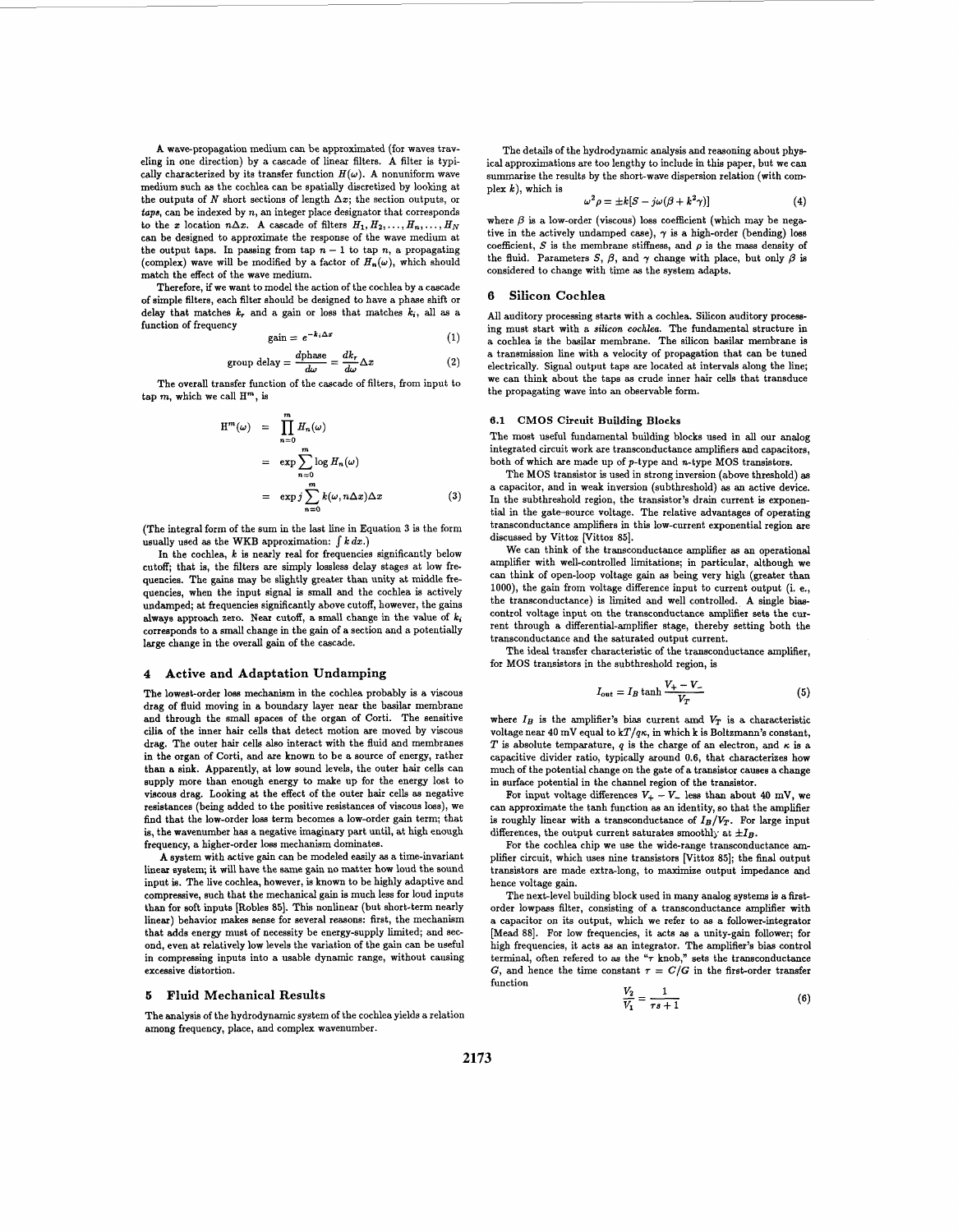

Figure 1: Second-order filter-section circuit.

#### **6.2** Second-Order Section

The second-order circuit is shown in Figure 1; it contains two cascaded follower-integrators and an extra amplifier. The capacitance *C* is the same for both stages  $(C_1 = C_2 = C)$ , and the transconductances of the two feed-forward amplifiers, A1 and A2, are the same:  $G_1 = G_2 = G$ . An underdamped response is obtained by adding the feedback amplifier A3, with transconductance  $G_3$ ; its output current is proportional to the difference between *Vz* and *Vs,* but the sign of the feedback is *positive:* For small signals,  $I_3 = G_3(V_2 - V_3)$ .

The transfer function of the circuit is

$$
H(s) = \frac{V_3}{V_1} = \frac{1}{\tau^2 s^2 + 2\tau s (1 - \alpha) + 1} \tag{7}
$$

where  $\tau = C/G$  and  $\alpha = G_3/(G_1 + G_2)$ .

The second-order transfer function can be expressed in terms of the Q parameter that describes the degree of resonance (or quality) of a second-order system:

$$
H(s) = \frac{1}{\tau^2 s^2 + \frac{1}{Q} \tau s + 1} \tag{8}
$$

By comparison with Equation **7,** we find that

$$
Q = \frac{1}{2(1-\alpha)}\tag{9}
$$

Note that Q starts from 0.5 with no feedback  $(\alpha = 0)$  and grows without bound as the feedback gain approaches the total forward gain  $(\alpha = 1,$ or  $G_3 = G_1 + G_2$ .

Examination of this well-known transfer function reveals that the gain is always less than unity whenever Q is less than **0.707.** We will use this region in modeling the cochlea without active gain. When active gain is included, a gain slightly greater than unity is needed at middle frequencies, and this can be acheived by using Q values up to about 1.0.

We have not yet defined damping quantitatively. In second-order systems, damping often is defined as  $\xi = \frac{1}{2Q}$ , which goes to 0 as  $Q$  goes to infinity, and becomes negative for poles in the right half of the  $s$  plane. Second-order systems with any amount of negative damping are unstable-any small disturbance will grow exponentially, at a controlled rate but without bound. We have used damping differently, **as** applied to wave propagation: When wave damping is negative, a disturbance will grow exponentially in space, but the growth will be limited due to the limited range of places for which the damping remains negative. Therefore, in second-order stages cascaded to model wave propagation, negative damping corresponds to a stage gain greater than unity (i. e.,  $Q > 0.707$ ).



Figure 2: Floorplan of 100-stage cochlea chip.

#### **6.3** Basilar Membrane Delay Line

Our fabricated basilar membrane model has 480 sections in a boustrophedonic arrangement, **as** shown in a 100-section version in Figure 2. Circuit yields are good enough that we regularly are able to propagate a signal through the entire 480-stage delay line on chips from several fabrication runs.

The *r* and Q bias inputs on the second-order sections *are* connected to polysilicon lines that run along one edge of the sections. We connect both ends of each of these resistive polysilicon lines to pads *so* that we can set the voltages from off chip. Due to the subtreshold characteristics of the bias transistors in the amplifiers, the time constants of the sections are exponentially related to the voltages on the *r* control line. If we put a different voltage on the two ends of the  $\tau$  line, we get a gradient in voltage along the length of the polysilicon lie. A linear gradient in voltage will turn into an exponential gradient in the delay per section. We can thereby easily make a transmission line with exponential velocity of propagation and cutoff frequency. Adjusting all the sections to have the same  $Q$  value then simply requires putting a simi**lar** gradiant on the Q control lie, with a voltage offset that determines the ratio of feedback gain to forward gain in each section.

## **6.4** Second-Order Sections in Cascade

Figure 3(a) shows the response of a single second-order section from the transmission line, for Q values **0.7,** 0.8, and 0.9; scaled versions of the  $Q = 0.9$  transfer function, from earlier stages in a cascade, also are shown. For this application, we use Q values **of** less than 1.0, which means that the peak of the single-section response is very broad and has a maximum value just slightly greater than unity (for  $Q > 0.707$ ).

Because the system scales, each second-order section should have a similar response curve. That is, the time-constant of each section is larger than that of its predecessor by a constant factor  $e^{\Delta x/d_{\omega}}$ , so each curve will be shifted along the log-frequency scale by a constant amount  $\Delta x/d_{\omega}$  (where  $d_{\omega}$  is the characteristic scaling distance, in which the best frequency changes by a factor of **e).** The overall response is the product of all the individual curves; the log response **is** the sum of all of the logs, **as** shown in Figure 3(b).

#### *6.5*  Frequency Response **of** the Silicon Cochlea

The most straightforward behavior of the silicon cochlea that can be compared with theory is the magnitude of the frequency response. The circuit was set up with a gradient in the *r* such that each section was slower than its predecessor by a factor of 1.0139. With this value, the auditory range was covered in the 480 sections. The Q-control voltage was set so that the peak response was about **5** times the DC response, **as** seen at several different output taps.